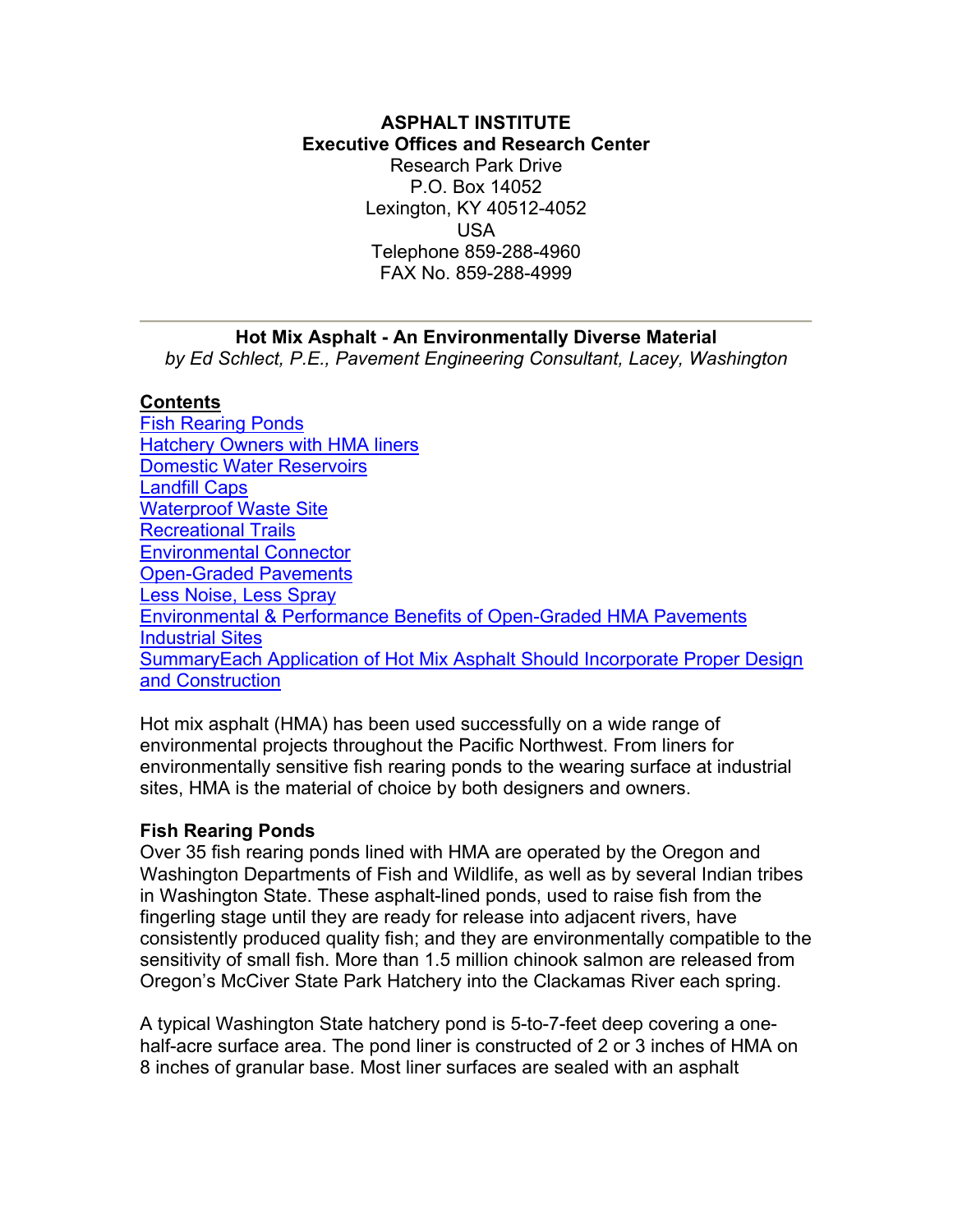<span id="page-1-0"></span>emulsion to fill surface voids. Unfilled, these voids provide a habitat for bacteria detrimental to the fish.

Pressure relief valves in the bottom of the ponds relieve any hydrostatic pressure that may occur under the liner when the pond is empty. These liners have low permeability, but also have the structural capability to sustain the heavy equipment needed to clean the ponds when they are drained.

**[Contents](#page-0-0)** 

### **Hatchery Owners with HMA liners**

- Oregon Department of Fish and Wildlife
- Washington Department of Fish and Wildlife
- Chelan County Public Utility District
- Nisqually Indian Tribe
- Puyallup Indian Tribe
- Lower Elwa Indian Tribe
- Northwest Trout Unlimited

# **Domestic Water Reservoirs**

More than 20 domestic water reservoirs lined with hot mix asphalt have been constructed in California during the last 40 years. These reservoirs provide a safe environment for storing both untreated and "finished" water. The capacity of the existing reservoirs range from 30 million to 145 million gallons of water, volumes that show the magnitude of the reservoirs and the need for a high quality liner.

The composite liners required for a large water reservoir are typically designed using both dense-graded and open-graded HMA. Most importantly, HMA provides a liner that is environmentally safe for the storage of domestic drinking water. The design of a reservoir liner must address permeability, durability, flexibility, resistance to weather, the ability to absorb stresses during rapid filling and draw-down cycles and long term loading stresses caused by settlement in the supporting subgrade. Open-graded HMA interlayers are used in the liner

structure to monitor and intercept any leakage that may occur. Hot mix asphalt meets all the required design criteria and can be economically constructed as a liner.

# **Landfill Caps**

HMA not only provides a safe environment for small fish and drinking water, but it also protects our environment by providing impermeable caps for abandoned landfills and deposits of hazardous materials. This diversity of use is illustrated by a three-acre HMA cap on a portion of an abandoned landfill owned by the City of Tacoma, Washington.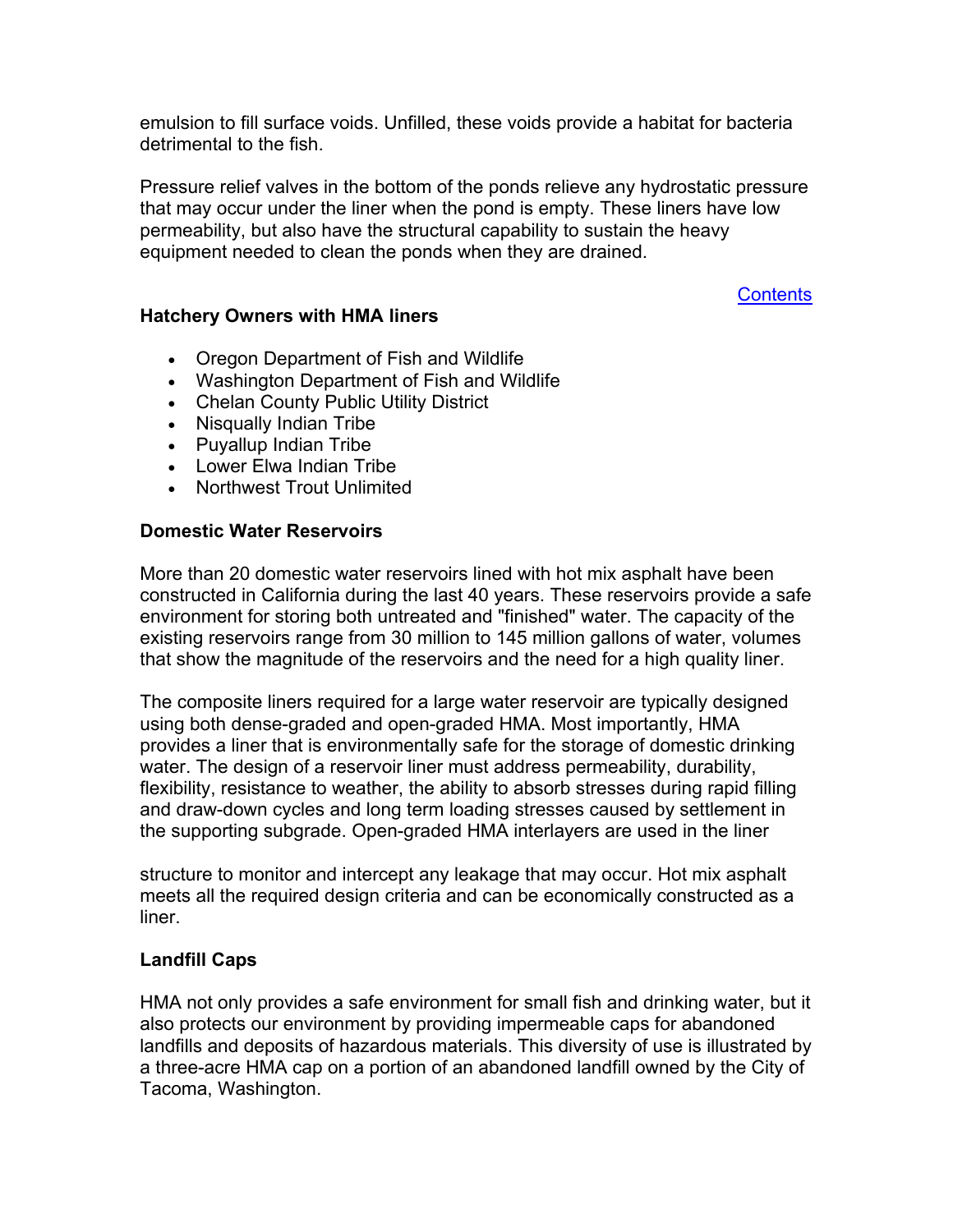<span id="page-2-0"></span>This cap had to meet stringent permeability standards, sustain heavy axle loads, and be environmentally acceptable. The maximum permeability of  $1 \times 10^{-7}$ cm/sec allowed by federal and state regulatory agencies was easily attained. The permeability of cores extracted from the completed cap was  $9 \times 10^{-10}$  cm/sec or less. After the cap was in use one year,  $a = 5 \times 10^{-8}$ cm/sec permeability reading was registered using a sealed double ring infiltrometer. In addition to minimizing the intrusion of surface water into the fill material, the cap serves as the paved surface for a high volume solid waste transfer station.

**[Contents](#page-0-0)** 

# **Waterproof Waste Site**

Waterproofing a hazardous waste site with HMA at the Port of Tacoma minimized the expenditure of public funds and satisfied environmental requirements. Petroleum contaminated material was consolidated on-site rather than being hauled to a distant, designated hazardous waste site.

After the contaminated soil was isolated and a drainage system was in place, an impermeable cap was constructed over the entire area. The composite cap included "hydraulic" HMA, paving fabric, permeable HMA and crushed aggregate. Currently, the site is being used as a training area for high-risk driving techniques. Ultimately, this site will be used for industrial purposes associated with the adjacent salt water port facilities.

### **Recreational Trails**

Recreational rails throughout the northwest paved with HMA are providing a recreational environment and a means of non-motorized commuting. Many of these trails are located on trackbeds left behind when rail lines were abandoned. These recycled trackbeds have become popular and valuable asset to bicyclists, runners, walkers, in-line rollerbladers and commuters. The railroad rights-of-way are established corridors, often through scenic terrain, and the trackbeds provide gentle grades with an existing foundation for constructing HMA pathways.

One extensively used rail-trail is the 15-mile-long Burke Gilman Trail in the Seattle area. This 8-foot-wide HMA pathway offers scenic views of downtown Seattle, Lake Union and Lake Washington. The Burke-Gilman Trail connects four public parks and is a recreational treasure in a large metropolitan area.

### **Environmental Connector**

Thurston County, Washington, is currently developing 42 miles of rail-trail. The state has completed six miles of rail-trail on trackbed once used to transport logs from surrounding forests to a log dump located on Puget Sound. The log dump is now a Natural Resources Conservation Area located at one terminus of the rail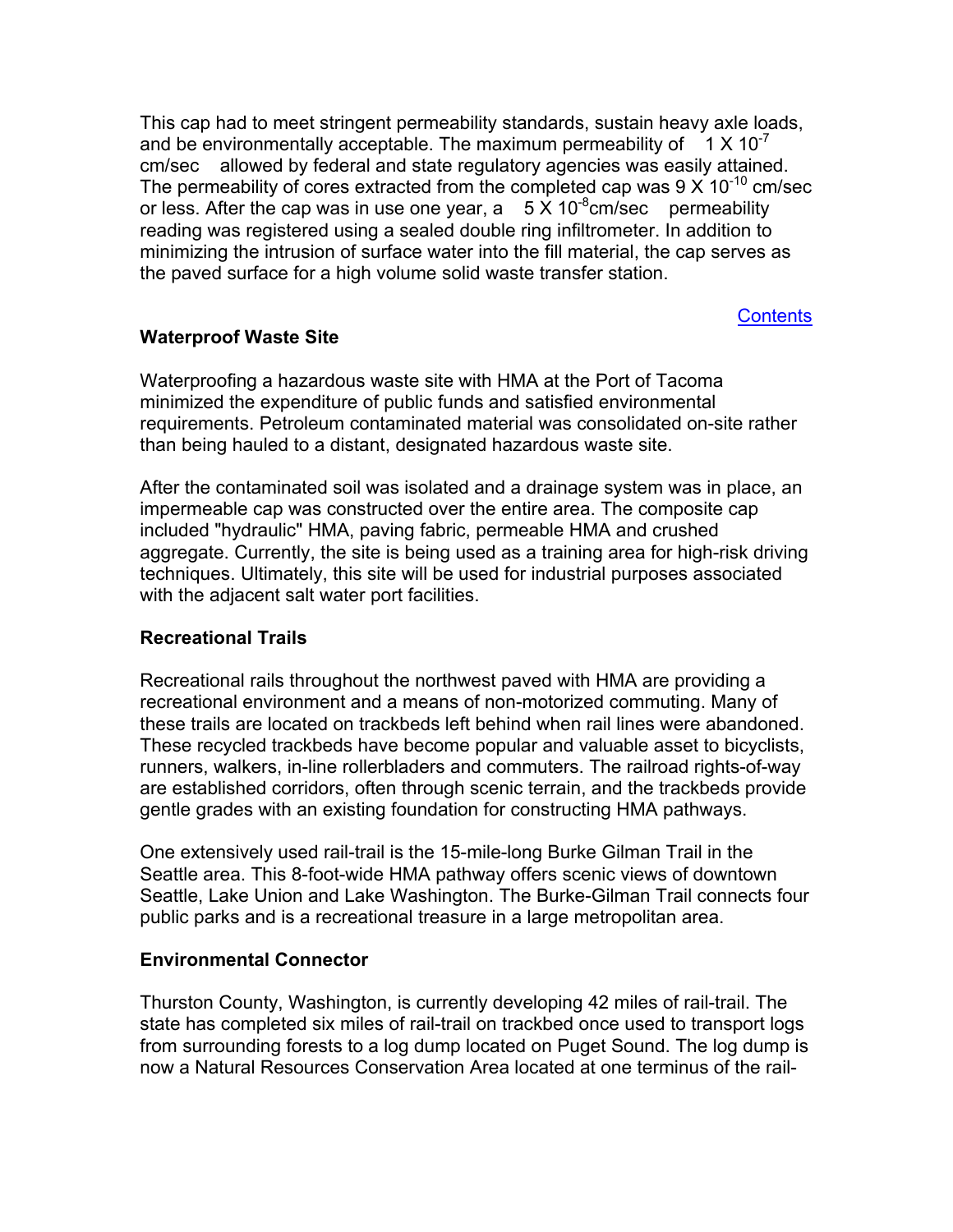<span id="page-3-0"></span>trail. The HMA paved trail traverses wooded areas, farmland and the urban area of the state capital while it offers views of majestic Mt. Rainier.

This trail also provides access to several public parks and lakes and interconnects three small rural communities and the urban area. The HMA pavement varies from 8 feet wide in rural areas to 12-feet-wide in the urban areas to accommodate the variety of uses made on the trail system.

The 50-mile-long Centennial Trail is an extraordinary recreational trail maintained and operated by four public agencies and the friends of the Centennial Trail. The trail begins at the historical Nine Mile Dam then follows the beautiful Spokane River through downtown Spokane, Washington, then eastward to the destination resort city of Coeur d'Alene, Idaho. This trail provides access to historical sites and parks, scenic views of the river and abounds with a diversity of geological wonders and plant life. The hot-mix asphalt pathway is an integral part of the success of this trail.

**[Contents](#page-0-0)** 

# **Open-Graded Pavements**

Open-graded asphalt pavements are used extensively in the Oregon Department of Transportation overlay program. Originally these open-graded pavements were used in response to concerns arising from rutting that occurred in densegraded mixes. Quickly it was recognized that open-graded pavements also provided a safer travel environment for motorists, particularly in wet climate areas. Reduced truck spray and reduced hydroplaning improved the safety of the traveling public.

Another environmental issue addressed by open-graded pavement is the reduction of roadside noise. A number of studies in Europe and North America have determined that open-graded pavement surfaces, when compared to dense-graded asphalt pavements, reduce roadside noise levels by 33 to 7 decibels (dab's).

### **Less Noise, Less Spray**

A 1994 study conducted by Oregon State University for the Oregon DOT concludes that open-graded pavements are 1 to 2 decibels quieter than densegraded asphalt pavements. This study also concluded that open-graded pavements provided a 10 percent or greater reduction in truck spray than densegraded asphalt and concrete pavements.

One note of caution in selecting the use of open-graded asphalt pavement in mountainous areas subjected to heavy snowfall. The Oregon DOT has experienced some problem with tire-chain erosion and snowplow damage where open-graded pavements are used in these areas.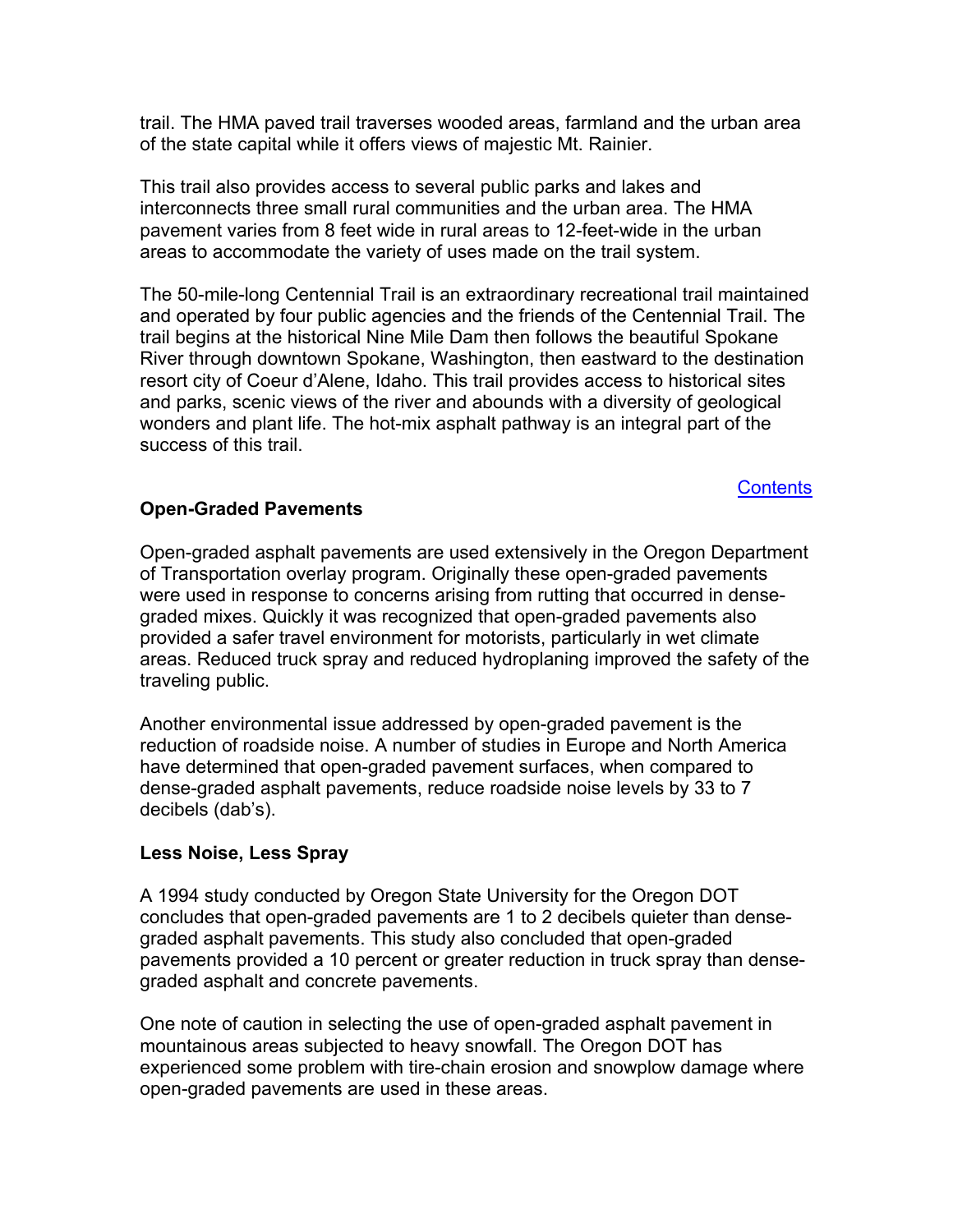<span id="page-4-0"></span>Renovation of the athletic field at the Western Washington University football stadium included open-graded HMA as the base for a new surface on all allweather track and the football field. This open-graded material, placed under a very stringent surface smoothness specification, functions as both a drainage layer and a temporary water reservoir in an area noted for significant rainfall. This project received an award from the Asphalt Paving Association of Washington for the innovative use of HMA and the superior quality of construction.

**[Contents](#page-0-0)** 

### **Environmental and Performance Benefits of Open-Graded HMA Pavements**

- Resistance to Deformation
- Noise Reduction
- Reduction of Truck Spray
- Improved Skid Resistance
- Minimal Reflective Glare
- Correction of Asphalt Bleeding

#### **Industrial Sites**

The use of HMA as the surface course at industrial sites provides a safer work environment for workers. Many port facilities, log yards and intermodal yards are surfaced with HMA. The HMA provides a smooth ride for operators of the large equipment needed to handle containers, truck trailers and entire truckloads of logs. Efficiency as well as safety is improved as equipment speeds can be increased on the asphalt paved surfaces.

Many log yard operations require extensive pedestrian traffic during the scaling and trimming of logs for export. The HMA surface is smooth compared to an unpaved surface and can easily be cleaned of bark and other debris. One log yard manager estimated his equipment maintenance costs were reduced \$25,000 to \$30,000 per month after the site was paved with asphalt.

Many industrial sites are now paved with larger stone mixes (1.5-inch maximumsize aggregate) to minimize the impact of the abrasive action of the heavy equipment used on the sites. Among the many log yard operators using HMA pavements are Weyerhaeuser Company, Longview Fibre, Idaho Forest Products, and the Ports of Grays Harbor and Tacoma. The intermodal yards of the Union Pacific and the Burlington Northern Santa Fe railroads in Seattle and Portland, Oregon, are paved with HMA.

### **Summary**

Hot mix asphalt is the material of choice for a variety of projects that improve our daily lives and our environment. From liners for fish rearing ponds and domestic